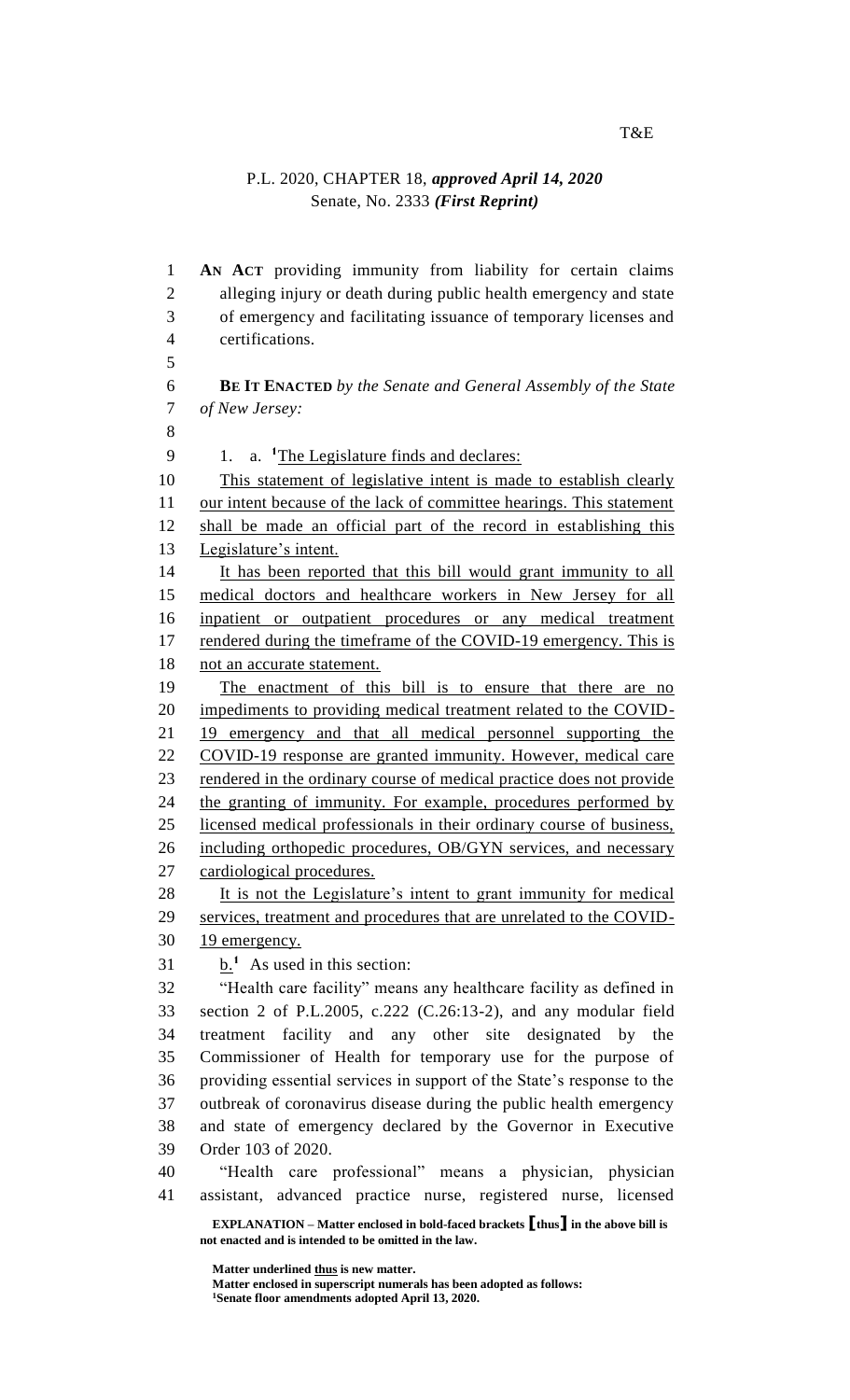practical nurse, or other health care professional whose professional practice is regulated pursuant to Title 45 of the Revised Statutes or who is otherwise authorized to provide health care services in this State, an emergency medical technician or mobile intensive care paramedic certified by the Commissioner of Health pursuant to Title 26 of the Revised Statutes or who is otherwise authorized to provide health care services in this State, and a radiologic technologist regulated pursuant to Title 26 of the Revised Statutes or who is otherwise authorized to provide health care services in 10 this State.

 "Scarce critical resource allocation policy" means a policy, protocol or guidelines for the allocation by a health care facility, or a health care system that owns or operates more than one health care facility, of ventilators, intensive care unit beds, or other medical resources or supplies that may be in limited supply and high demand during a public health emergency.

17  $\textbf{1} \cdot \textbf{1} \cdot \textbf{1} \cdot \textbf{1} \cdot \textbf{1} \cdot \textbf{1} \cdot \textbf{1} \cdot \textbf{1} \cdot \textbf{1} \cdot \textbf{1} \cdot \textbf{1} \cdot \textbf{1} \cdot \textbf{1} \cdot \textbf{1} \cdot \textbf{1} \cdot \textbf{1} \cdot \textbf{1} \cdot \textbf{1} \cdot \textbf{1} \cdot \textbf{1} \cdot \textbf{1} \cdot \textbf{1} \cdot \textbf{1} \cdot \textbf{1} \cdot \textbf{1} \cdot \textbf{1} \cdot \textbf{1} \cdot \$ regulation to the contrary:

 (1) a health care professional shall not be liable for civil damages for injury or death alleged to have been sustained as a result of an act or omission by the health care professional in the course of providing medical services in support of the State's response to the outbreak of coronavirus disease during the public health emergency and state of emergency declared by the Governor in Executive Order 103 of 2020; and (2) a health care facility or a health care system that owns or operates more than one health care facility shall not be liable for civil damages for injury or death alleged to have been sustained as a result of an act or omission by one or more of its agents, officers, employees, servants, representatives or volunteers, if, and to the extent, such agent, officer, employee, servant, representative or volunteer is immune from liability pursuant to paragraph (1) of this subsection.

 Immunity shall also include any act or omission undertaken in good faith by a health care professional or healthcare facility or a health care system to support efforts to treat COVID-19 patients and to prevent the spread of COVID-19 during the public health emergency and state of emergency declared by the Governor in Executive Order 103 of 2020, including but not limited to engaging in telemedicine or telehealth, and diagnosing or treating patients outside the normal scope of the health care professional's license or practice. The immunity granted pursuant to this subsection shall not apply to acts or omissions constituting a crime, actual fraud, actual malice, gross negligence, recklessness, or willful misconduct, and shall be retroactive to March 9, 2020.

 $\textbf{1}$  **[c. ]**  $\underline{\textbf{d}}$ . Notwithstanding the provisions of any law, rule, or regulation to the contrary, a health care facility or a health care system that owns or operates more than one health care facility shall not be criminally or civilly liable for damages for injury or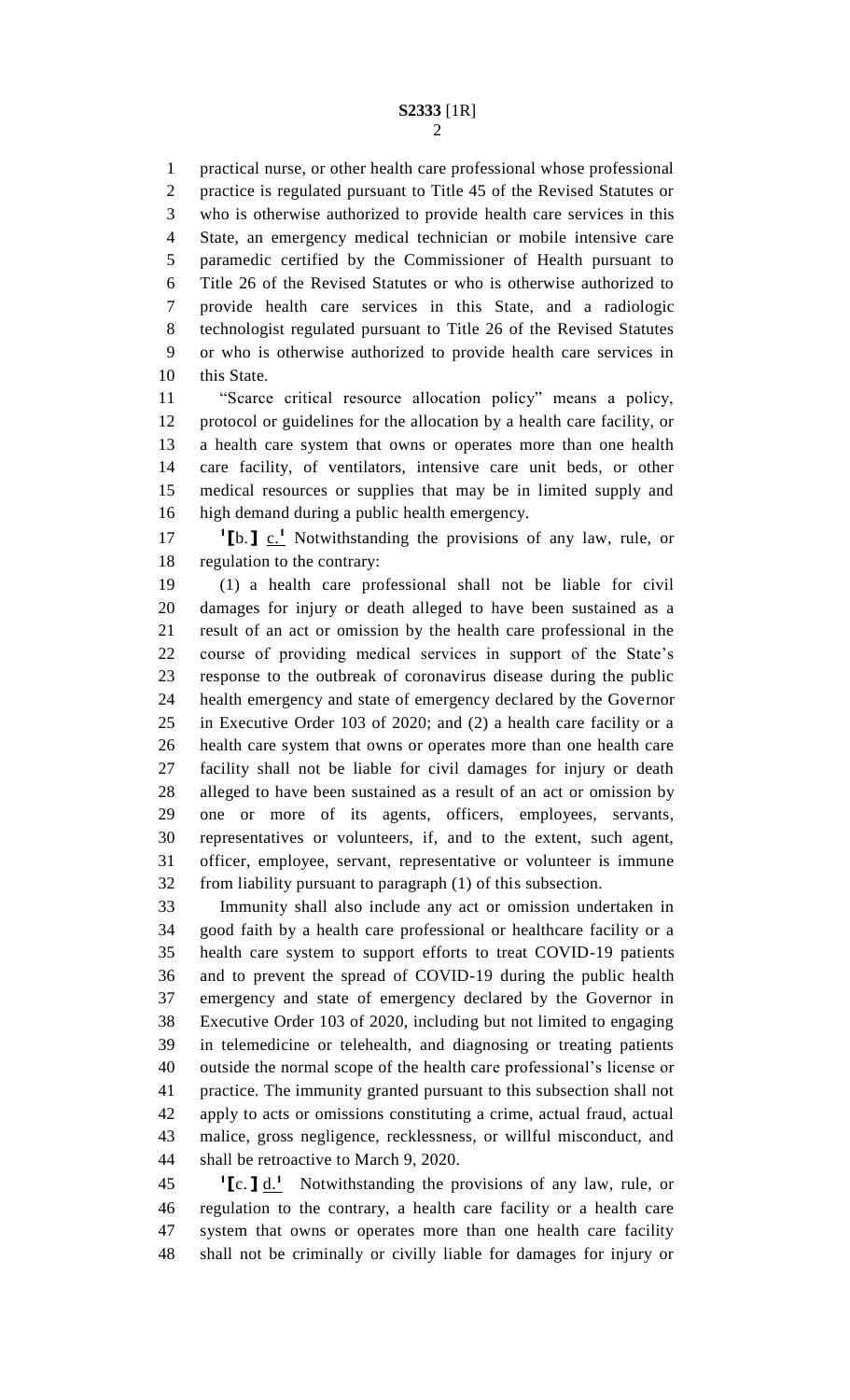death alleged to have been sustained as a result of an act or omission by the facility or system or one or more of the facility's or system's agents, officers, employees, servants, representatives or volunteers during the public health emergency and state of emergency declared by the Governor in Executive Order 103 of 2020 in connection with the allocation of mechanical ventilators or other scarce medical resources, if the health care facility or system adopts and adheres to a scarce critical resource allocation policy that at a minimum incorporates the core principles identified by the Commissioner of Health in an executive directive or administrative order, and the health care facility's or system's agents, officers, employees, servants, representatives and volunteers shall not be civilly or criminally liable for an injury caused by any act or omission pursuant to this subsection during the public health emergency and state of emergency declared by the Governor in Executive Order 103 of 2020 pursuant to, and consistent with, such policy.

19 2. During  $^1$ **[**any**]** the<sup>1</sup> state of emergency declared  $^1$ by the 20 Governor in Executive Order 103 of 2020<sup>1</sup> pursuant to P.L.1942, 21 c.251 (C.App.A.:9-33 et seq.),  $\binom{1}{1}$  and the<sup>1</sup> public health 22 emergency declared <sup>1</sup> by the Governor in Executive Order 103 of 23 2020<sup>1</sup> pursuant to P.L.2005, c.222 (C.26:13-1 et seq.), the Director of the Division of Consumer Affairs within the Department of Law and Public Safety may issue an administrative order to suspend temporarily any provision of Title 45 of the Revised Statutes or suspend or modify temporarily any rule adopted pursuant to such authority concerning the practice of any profession or occupation for which licenses, certificates, registrations, or certifications are issued by the division or any board or other body in the division, or adopt or prescribe temporarily any rule concerning the practice of any profession or occupation for which licenses, certificates, registrations, or certifications are issued by the division or any board or other body in the division, if the director determines, upon concurrence by the Attorney General, that such order is necessary to promote the public welfare and further such other purposes for 37 which the state of emergency  $\binom{1}{1}$  and  $\binom{1}{2}$  public health emergency 38 was declared <sup>1</sup> by the Governor in Executive Order 103 of 2020<sup>1</sup>. Any administrative order issued by the director pursuant to this section shall cease to apply upon the expiration of the state of 41 emergency or public health emergency <sup>1</sup>declared by the Governor in 42 Executive Order of  $2020<sup>1</sup>$ , or upon the rescission of the declaration of the state of emergency or public health emergency <sup>1</sup> declared by the Governor in Executive Order 103 of 2020<sup>1</sup>, and shall not be subject to the requirements of the Administrative Procedure Act, P.L.1968, c.410 (C.52:14B-1 et seq.).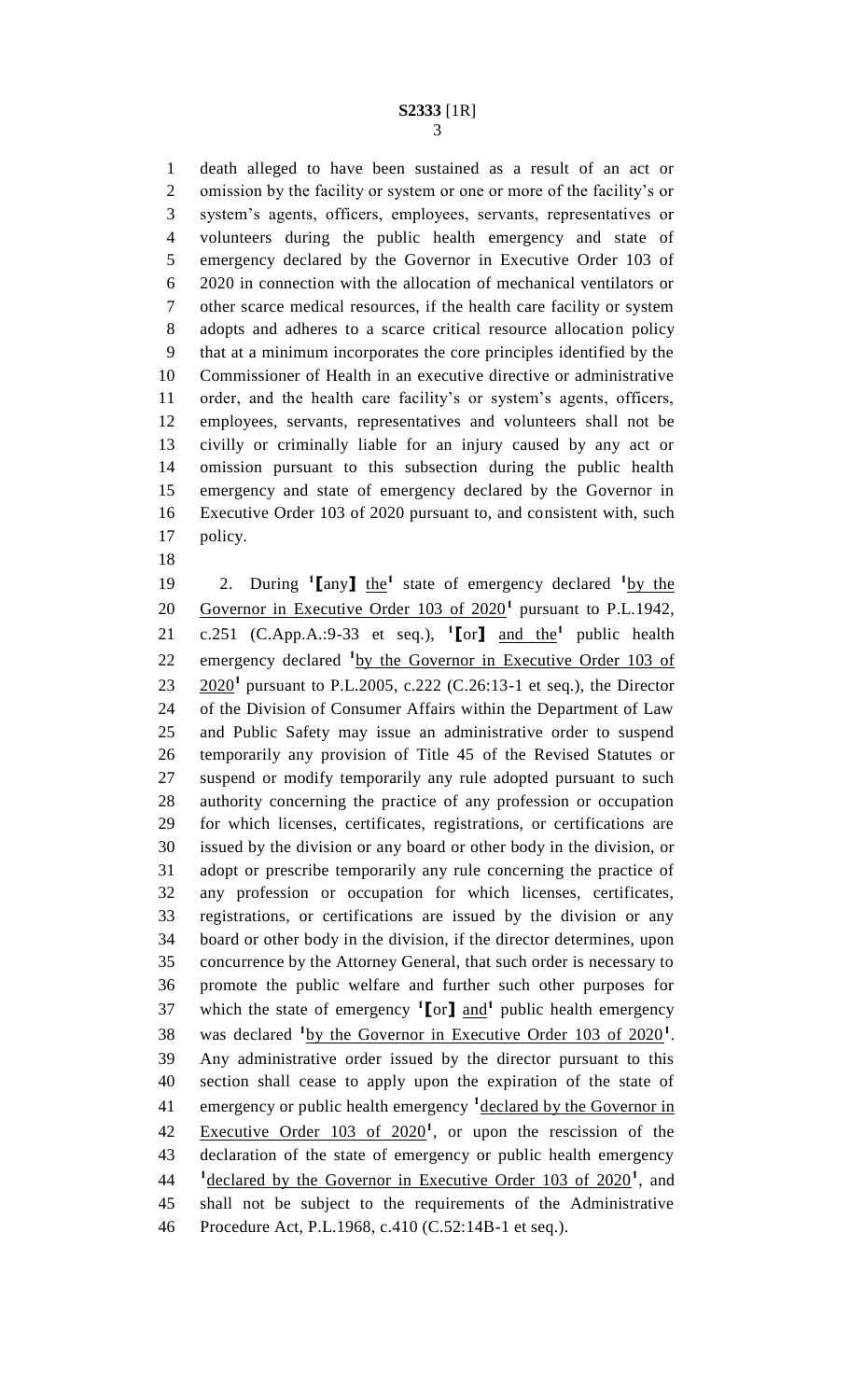3. a. Notwithstanding any other provision of law to the contrary, for the duration of the state of emergency or the public health emergency declared in response to the COVID-19 pandemic, whichever period of declared emergency is longer, the Commissioner of Health shall be authorized to:

 (1) issue a provisional certification to any emergency medical technician whose professional certification has expired, regardless of whether the emergency medical technician has satisfied the requirements for reinstatement of an expired certification, provided that the emergency medical technician submits an application for provisional certification that includes such information or attestations as may be required by the commissioner, and the commissioner determines that the application should be granted. The commissioner may require additional showings, such as a demonstration of proficiency, prior to granting such application. A provisional certification issued under this paragraph shall be valid for six months from the date of issuance, unless otherwise determined by the commissioner;

 (2) issue a provisional certification to any paramedic whose professional certification has expired within the last five years, regardless of whether the paramedic has satisfied the requirements for reinstatement of an expired certification, provided that the paramedic submits an application for provisional certification that includes such information or attestations as may be required by the commissioner, and the commissioner determines that the application should be granted. The commissioner may require additional showings, such as a demonstration of proficiency, prior to granting such application. A provisional certification issued under this paragraph shall be valid for six months from the date of issuance, unless otherwise determined by the commissioner;

 (3) temporarily reactivate the certification of any paramedic whose certification is currently on inactive status, regardless of whether the paramedic has satisfied the requirements for reactivation of an inactive certification, provided that the paramedic submits an application for reactivation that includes such information or attestations as may be required by the commissioner, and the commissioner determines that the application should be granted. The commissioner may require additional showings, such as a demonstration of proficiency, prior to granting such application. A temporary reactivation issued under this paragraph shall be valid for six months from the date of issuance, unless otherwise determined by the commissioner; and

 (4) grant temporary reciprocity to any paramedic who is not certified to practice in New Jersey but is either provisionally certified as a paramedic by the National Registry of Emergency Medical Technicians or is certified as a paramedic in any other state or the District of Columbia, provided that the paramedic has not had a paramedic certification revoked by the Department of Health,